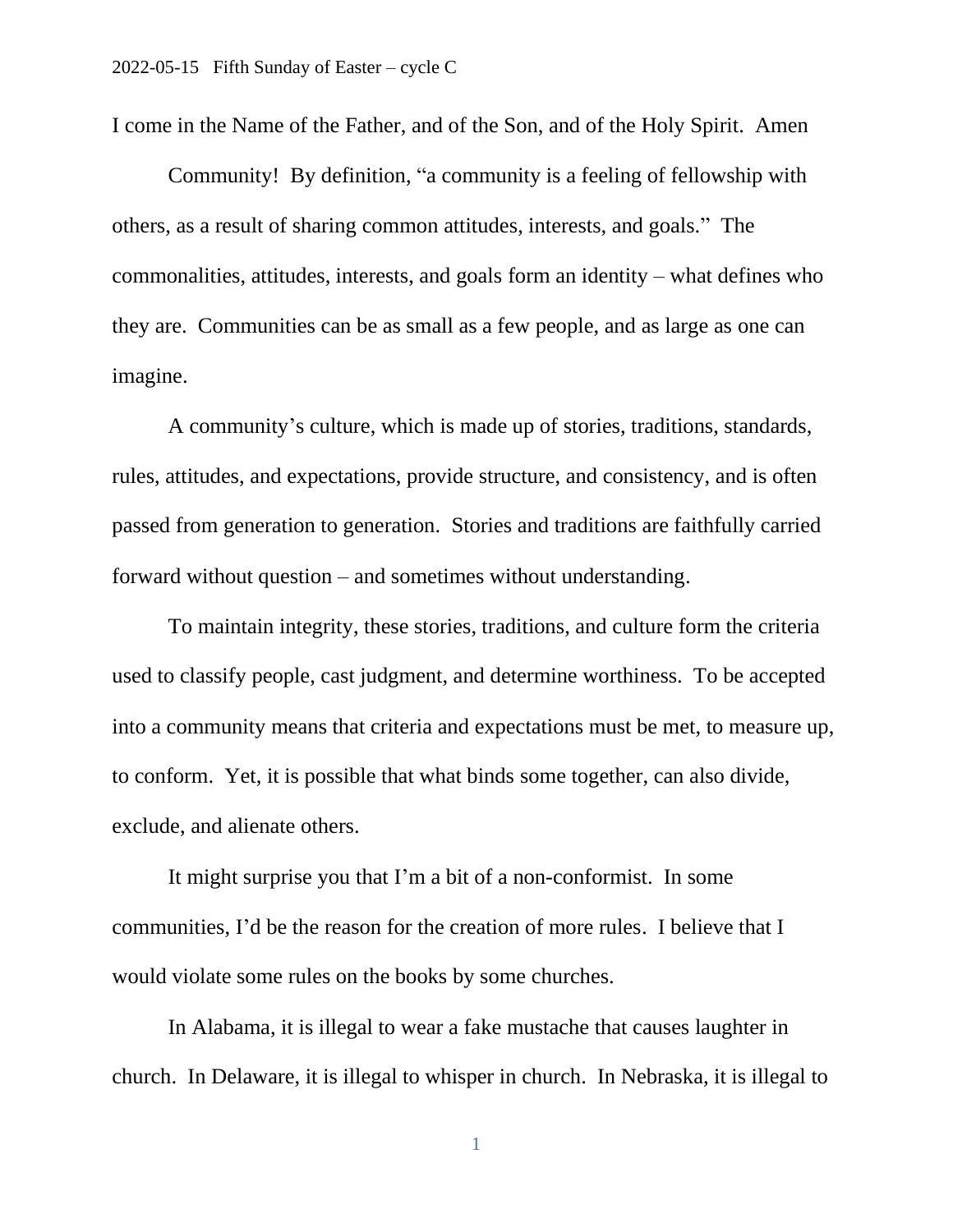burp in church. In Ohio, it is illegal to kill a housefly within 160 feet of a church without a license (gotta wonder what brought that on).

Obviously, some individuals or groups did not properly represent the culture and identity of the particular community. These rules, and so many of our standards and expectations, are designed to find ways to force conformity, or exclude others, to say "no," or to label them as 'unworthy.' I suggest that rather than dismissing the stories of others, one should seek to gain understanding from them. Traditions of others should not be discarded as 'quaint,' but taken seriously as new perspectives into our truth. Listen, watch, and discern how the culture of the past can be relevant in modern times. Welcome people, to find ways to say "yes". Sometimes communities become so focused on maintaining the culture of the past, that there is an inability to see what it may be called to be, to unlock imaginations, to dream wildly.

Consider the false mustache in church. It is unacceptable to laugh in church! After all, we should be solemn and miserable. Have you ever had something trigger an uncontrollable urge to laugh in church (usually involves at least 2 people)? It takes enormous energy to suppress it. The harder you try, the more difficult it gets. Then, of course, those in the surrounding pews turn towards the offenders to deliver that look of disapproval. The traditions, standards and expectations of the community prohibited laughter in church because it seems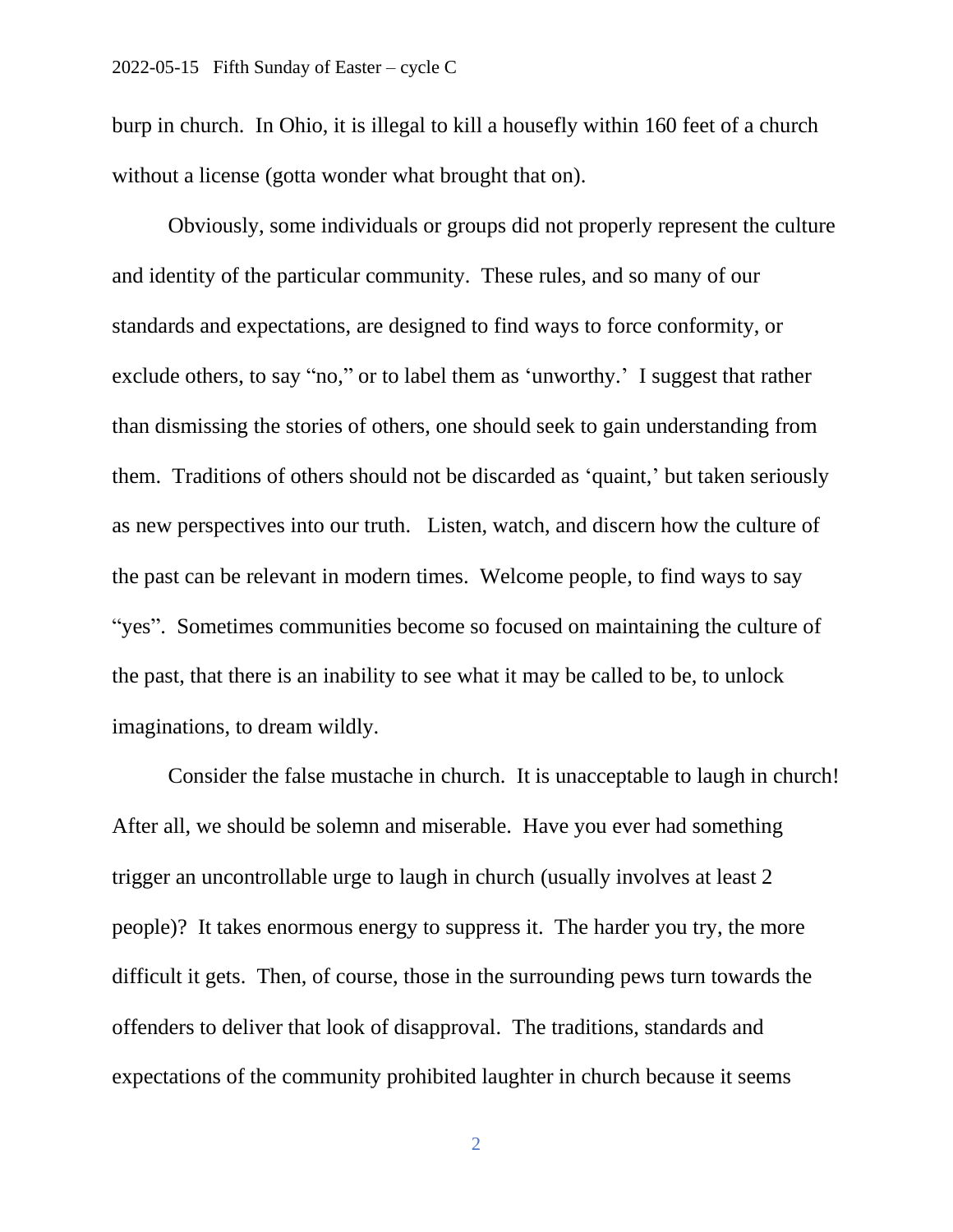irreverent. Rather than being offended, perhaps consider that God made us in love for joy. What better place to express joy than in church? Or how about that child that runs up and down the aisle, singing a song? Wouldn't Jesus have been delighted in that? He may have even sung along.

These are trivial examples, but do offer us a reflection point. Today, in Scripture, we hear about the renewal of communities - to see 'yes' in God's vision of community.

In our reading from Acts, Peter believed that redemption was reserved for those who followed the Jewish tradition. Certain foods were considered profane and consuming them made you ritually impure. To dine with, or associate with sinners or outsiders, such as tax collectors, prostitutes, and Gentiles, also made the person impure. Unworthy. When impure, he/she is removed from the community until a purification ritual is performed.

Peter is challenged to see community from the perspective of Jesus. The culture of the Christian Jews was exclusive, and only welcomed members who met the criteria, rules, and standards. Those who did not meet the qualifications were considered unworthy of God's grace. Peter was challenged to consider that because God is pure goodness, He creates all things in goodness. Therefore, there is no food that is profane, or people who are unworthy.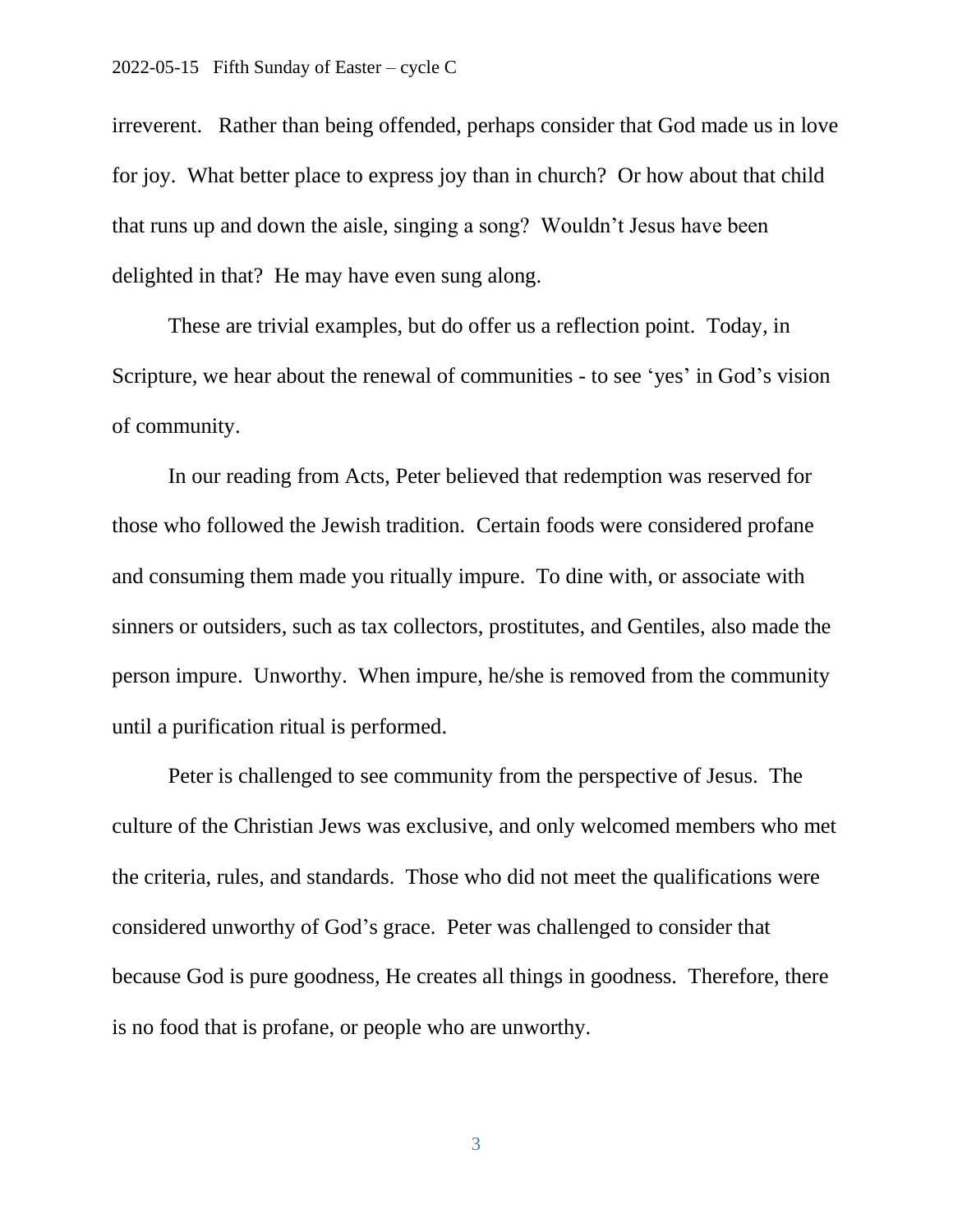Peter realized that his perspectives of the community needed to be broadened and renewed. He came to understand that Jesus wanted his community to have grace and redemption available to all peoples, an inclusive community the community of humankind. To have anything less says "no", and stands in the way of God's grace.

In Revelation, we hear about all things be made new again. In the community of humankind, God "will dwell with them as their God; they will be his people. He will wipe every tear from their eyes. Death will be no more; mourning and crying and pain will be no more."

Where in this reading is the list of God's 'people?' He will not wipe the tears from some eyes, relieve the pain of some, eliminate the mourning of some. God is eager to welcome those who thirst for Him. They will be given the 'gift' of the water of life. Gift – no standards, no rules, no traditions, no culture. The grace of God will have no bounds, will not be inhibited.

In our Gospel, Jesus commands the disciples to love to one another as he loved them. As a matter of fact, love so abundantly, so profoundly, so freely, that others will have no choice but to notice. This renewed community of love would stand apart, not through exclusion, but by profound inclusion. To love so greatly that others get drawn in. Tear down walls, building bridges. So what?